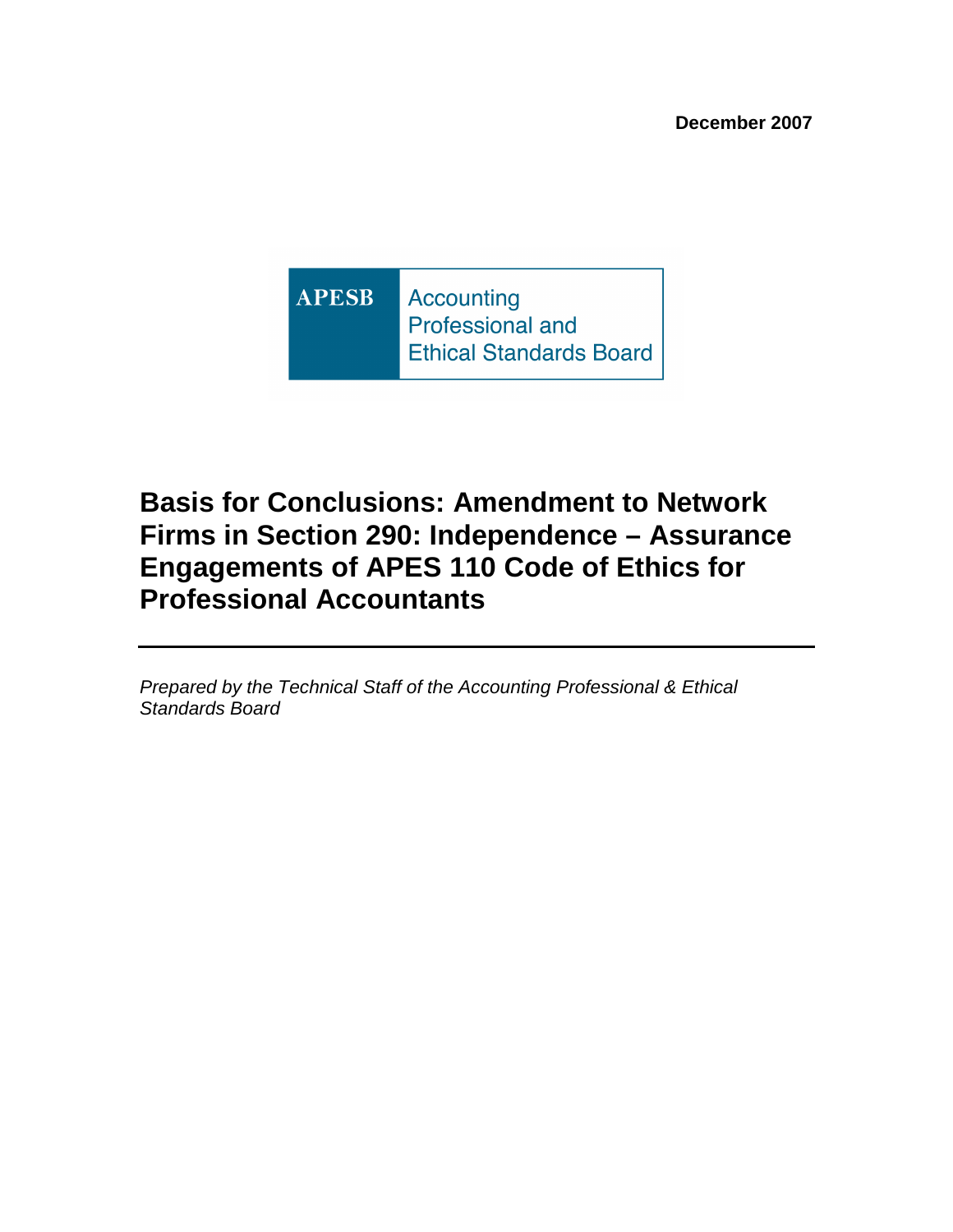## BASIS FOR CONCLUSIONS:

### **Amendment to Network Firms in Section 290: Independence – Assurance Engagements of APES 110 Code of Ethics for Professional Accountants**

This basis for conclusions has been prepared by technical staff of Accounting Professional & Ethical Standards Board ("APESB"). This document has been reviewed and approved by the Board of APESB and is provided for the benefit of stakeholders to gain an understanding of the background to the development of the standard. However, the basis for conclusions **does not** form part of Amendment to Network Firms in Section 290: Independence – Assurance Engagements of APES 110 Code of Ethics for Professional Accountants ("the Code") and is not a substitute for reading the standard.

### **Background**

APESB proposes to amend the guidance in respect of Network Firms in Section 290: Independence – Assurance Engagements of APES 110: Code of Ethics for Professional Accountants ("the Code") in line with the international amendments incorporated in the Code of Ethics for Professional Accountants issued by the International Ethics Standard Board for Accountants (IESBA).

According to the requirements of the Code, network firms are required to be independent of financial statement audit clients of other firms within the network. With respect to other assurance engagements, the Code states that consideration should be given to any threats to independence that a firm has reason to believe may be created by network firm interests and relationships.

The Code is mandatory for members of the professional accounting bodies in Australia. The international amendments noted above provide guidance on when a firm will be considered to be part of a Network.

In summary a firm will be considered to be part of a Network when there is **a larger structure aimed at co-operation and** one or more of the following facts and circumstances apply:

- profit or cost sharing among the entities;
- share common ownership, control or management;
- common quality control policies and procedures;
- common business strategy;
- use of common brand name; or
- sharing of a significant part of professional resources.